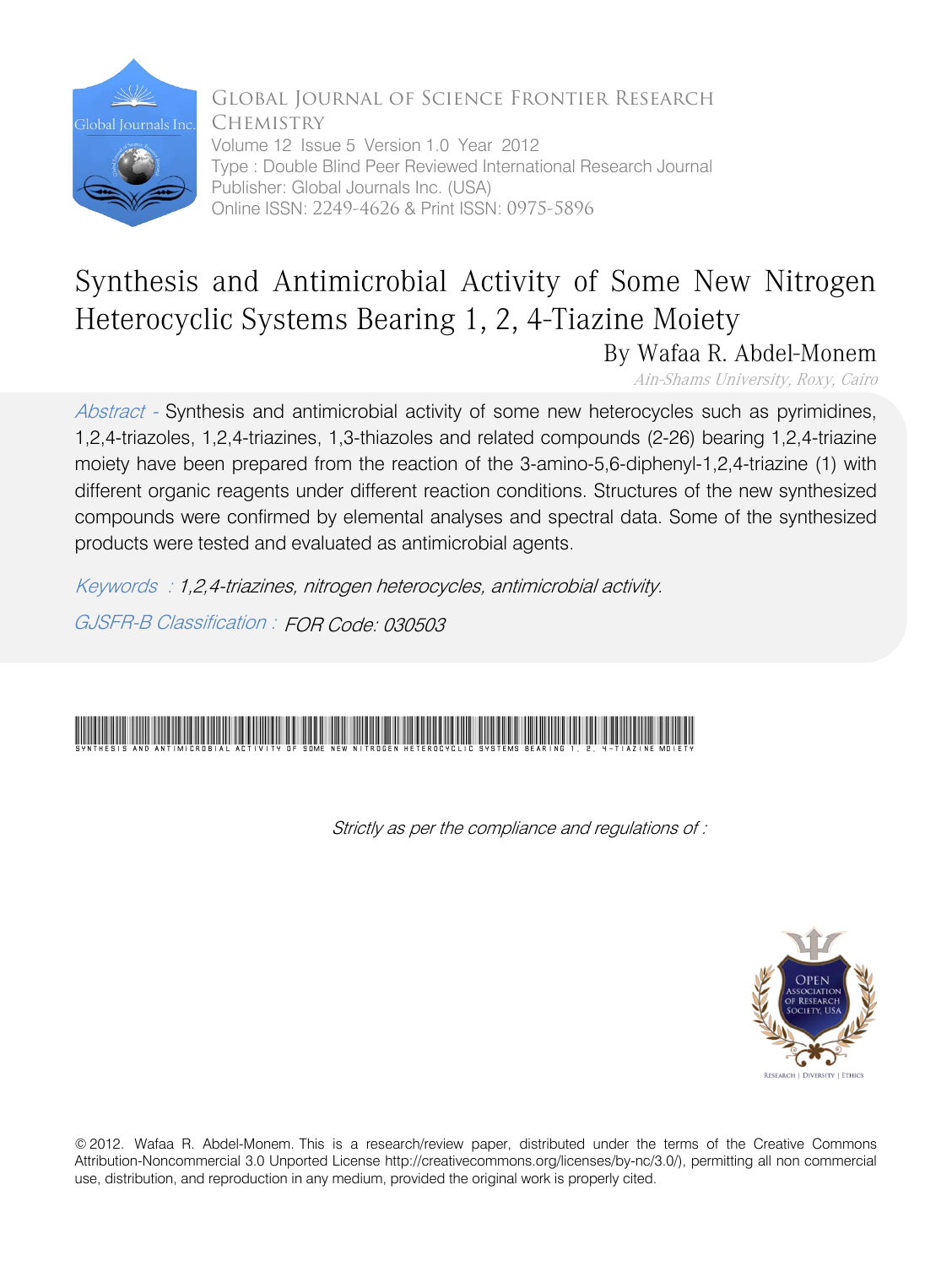# Synthesis and Antimicrobial Activity of Some New Nitrogen Heterocyclic Systems Bearing 1, 2, 4-Tiazine Moiety

Wafaa R. Abdel-Monem

Abstract - Synthesis and antimicrobial activity of some new heterocycles such as pyrimidines, 1,2,4-triazoles, 1,2,4 triazines, 1,3-thiazoles and related compounds (2-26) bearing 1,2,4-triazine moiety have been prepared from the reaction of the 3-amino-5,6-diphenyl-1,2,4-triazine (1) with different organic reagents under different reaction conditions. Structures of the new synthesized compounds were confirmed by elemental analyses and spectral data. Some of the synthesized products were tested and evaluated as antimicrobial agents.

Keywords : 1,2,4-triazines, nitrogen heterocycles, antimicrobial activity.

### I. Introduction

Ubstituted 1,2,4-triazines represent an important<br>
Class of nitrogen containing heterocyclis systems.<br>
The 1,2,4-triazine nucleus has been considered as class of nitrogen containing heterocyclis systems. The 1,2,4-triazine nucleus has been considered as a source of great interest to organic, medicinal and materials scientists over many years, which is present in a number of biologically active organic compounds which exhibit, antibacterial <sup>1</sup>, anticancer <sup>2</sup>, antimicrobial<br><sup>3</sup> antifungal <sup>4</sup> <sup>5</sup> anti-inflammatory <sup>6</sup> antibiotic <sup>7</sup> anti HIV , antifungal  $4, 5$ , anti-inflammatory  $6$ , antibiotic  $7$ , anti HIV <sup>8</sup> activities. Various condensed 1,2,4-triazines found applications as pharmaceuticals, herbicides , pesticides 10, and dyes 11.

Nitrogen heterocycles such as pyrimidines, 1,2,4-triazoles, 1,2,4-triazines, 1,3-thiazoles are found to be endowed with potential therapeutic activities such as antitumor  $12$ , antiviral  $13$ , antimycobacterial  $14$ , anticancer  $15$ , and analgesic  $16$ ,  $17$ , antimicrobial  $18$ , antiproliferate  $19$ , antihistaminic 20 activities.

The systematic propagation of heterocyclic rings in 1,2,4 triazines precursors with the installation of biologically active heterocyclic units such as pyrimidines, 1,2,4-triazoles, 1,2,4-triazines, 1,3-thiazoles is the major focal point of the present investigation which would be expected to afford interesting biologically active series of compounds.

The synthetic routes followed for the preparation of compounds are outlined in schemes 1-4. The staring compound 3-amino-5,6-diphenyl-1,2,4-triazine  $(1)$ <sup>21</sup> reacted with ethyl acetoacetate to afford the Ntriazinyloxobutamide 2 , which underwent

cyclocondensation on treatment with thiourea in MeOH/NaOH to afford the substituted triazinylpyrmidinethione derivative 3 (Scheme1). Structure of compound 3 was established based on analytical and spectral data. The <sup>1</sup>H NMR spectrum revealed the appearance of two singlets at  $\delta$  8.32 and 9.55 ppm corresponding to NH protons, and two singlets at  $\delta$  3.23 and 6.18 ppm attributed to methyl protons and the  $C_5$ -H<sub>pyrimidinethione</sub>, respectively. Treatment of compound 3 with chloroacetic acid in NaOH solution afforded the 1-(5,6-diphenyl-1,2,4-triazin-3-yl)-7-methyl-2-oxo-3H-imidazo [3,2-c] pyrimidine-5-thione (4) (Scheme 1). The IR spectrum of compound 4 confirmed disappearance absorption bands of NH groups in compound 3. It's  ${}^{1}H$  NMR spectrum revealed the appearance of three singlets at  $\delta$  2.53, 2.79 and 6.43 ppm assigned to methyl, COCH<sub>2</sub> and the  $C_5$ -H<sub>pyrimidinethione</sub> protons, respectively.



#### Scheme 1 : Synthetic pathway for the preparation of compounds  $1 - 4$ .

On the other hand, the important synthon N-(5,6-diphenyl -1,2,4-triazin-3-yl)formamide (5) was obtained from formylation of 3-amino-5,6-diphenyl-1,2,4 triazine (1) with  $Ac_2O/HCO_2H$ . <sup>22</sup> The reaction of compound 5 with thiourea in the presence of sodium ethoxide, via addition reaction gave 1-{[(5,6-diphenyl-1,2,4-triazin-3-yl)amino] hydroxy methyl }thiourea (6) (Scheme 2). Cyclocondensation reaction of 6 by boiling in glacial acetic acid /fused sodium acetate gave 5-(5,6 thione (7) (Scheme 2). The analytical and spectral data diphenyl -1,2,4-triazin-3-yl) -4-methyl-1,3,5-triazine-22012

Author : Department of chemistry Faculty of Education, Ain-Shams University, Roxy, Cairo, 11711, Egypt. E-mail : wafaar@hotmail.com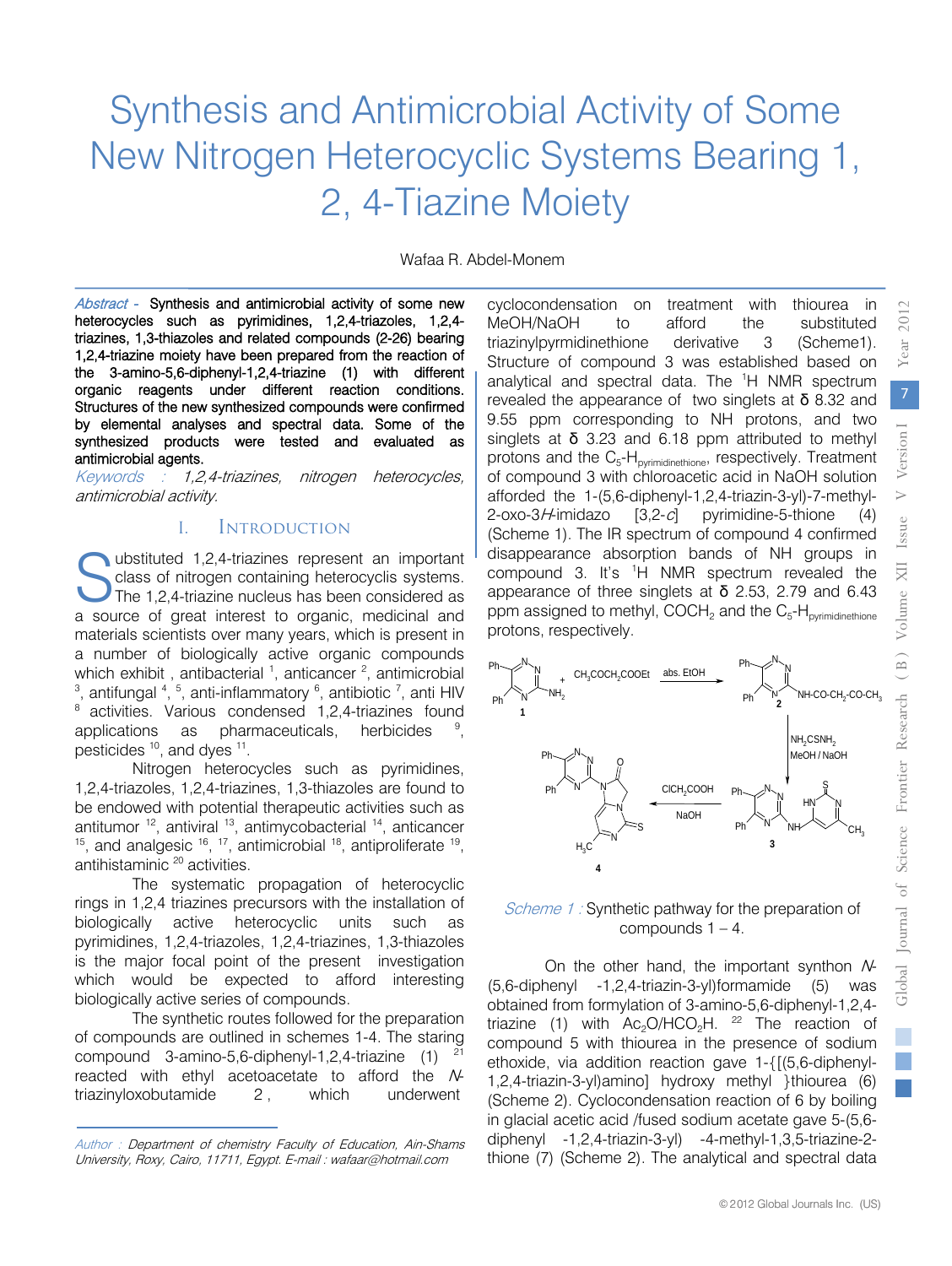are in agreement with proposed structure. Thus, its <sup>1</sup>H NMR spectrum showed signals at δ 1.96 ppm due to  $CH<sub>3</sub>$  protons, 7.25–7.59 ppm corresponding to aromatic protons. Also, condensation of compound 5 with active methylene compounds such as malononitrile and ethyl cyanoacetate in refluxing ethanolic sodium ethoxide afforded 8a and 8b, respectively. Cyclocondensation of 8a,b with thiourea on boiling with sodium ethoxide furnished the methylidenaminopyrimidinethiones 9 and 10, respectively (Scheme 2). The IR spectrum of compound 9 showed three characteristic absorption

bands at 3479, 3365 and 3228 cm<sup>-1</sup> due to two NH<sub>2</sub> functions and NH groups. It's <sup>1</sup>H NMR spectrum showed three characteristic signals at  $\delta$  4.59, 5.19 and 8.87 ppm assigned to two  $NH<sub>2</sub>$  and NH protons. Also, its mass spectrum showed the molecular ion peak at m/z 340 [M+1] and the base peak at m/z 178. Also, the IR spectrum of compound 10 showed two characteristic absorption bands at 1668 and 1274  $cm<sup>-1</sup>$  due to C=O and  $C = S$  groups. It's <sup>1</sup>H NMR spectrum showed two characteristic signals at  $\delta$  5.19, 9.17 ppm assigned to  $NH<sub>2</sub>$  and NH protons.



*Scheme 2 :* Synthetic pathway for the preparation of compounds  $5 - 10$ 

Derivatives of 1, 2, 4-triazole and 1, 2, 4-triazine have been found to possess wide spectrum of pharmacological, medicinal and biological activities. 23,  $24$  Thus, condensation of compound 5 with hydrazine hydrate in absolute ethanol produced the amidrazone 11 which upon heterocyclization by refluxing with glacial acetic acid in the presence of fused sodium acetate and/or diethyl carbonate in dry dioxin 25 afforded 3-(3 methyl-1,2,4-triazol-4-yl)-5,6-diphenyl-1,2,4-triazine (12) and 3-[3-oxo-1H-1,2,4-triazol-3-yl]5,6- diphenyl-1,2,4 triazine 13, respectively (Scheme 3). Structures of compounds 11–13 were established on the basis of analytical and spectral data. Thus, the IR spectrum of compound 11 showed absorption bands at 3300,3220 and 3150  $cm^{-1}$  due to NH<sub>2</sub> and NH groups, which were disappeared in compound 12, in addition compound 13 revealed the absorption bands at 3050 and 1680 cm-1 due to cyclic NH and C=O groups. On the other hand,

the <sup>1</sup>H NMR spectrum of 11 showed signals at  $\delta$  2.92, 7.64, 7.76–7.97 and 9.85 ppm due to  $NH_2$ , CH=N, aromatic and NH while that of 12 showed the presence of two signals due to CH<sub>3</sub> and the C<sub>3</sub>-H<sub>triazole</sub> at **δ** 3.45 and 7.32 ppm. Some new 1,2,4-triazine derivatives bearing other 1,2,4-triazine moieties have been deduced from cyclization of amidrazone 11 with 1,2-bioxocompounds. Thus, triazinyltriazine 14 was prepared from cyclocondensation of amidazone 11 with benzoin in the presence of glacial acetic acid and fused sodium acetate. The structure of compound 14 was established on the basis of analytical and spectral data. The IR spectrum showed the disappearance of  $NH<sub>2</sub>$  and NH groups. While condensation of compound 11 with isatin in methanol yielded the isatin-3-hydrazone 15, which on refluxing in glacial acetic acid and fused sodium acetate furnished 4-(5,6-diphenyl-1,2,4-triazin-3-yl)-4H-[1,2,4] triazino[5,6-b]indole 16. The structure of compound 16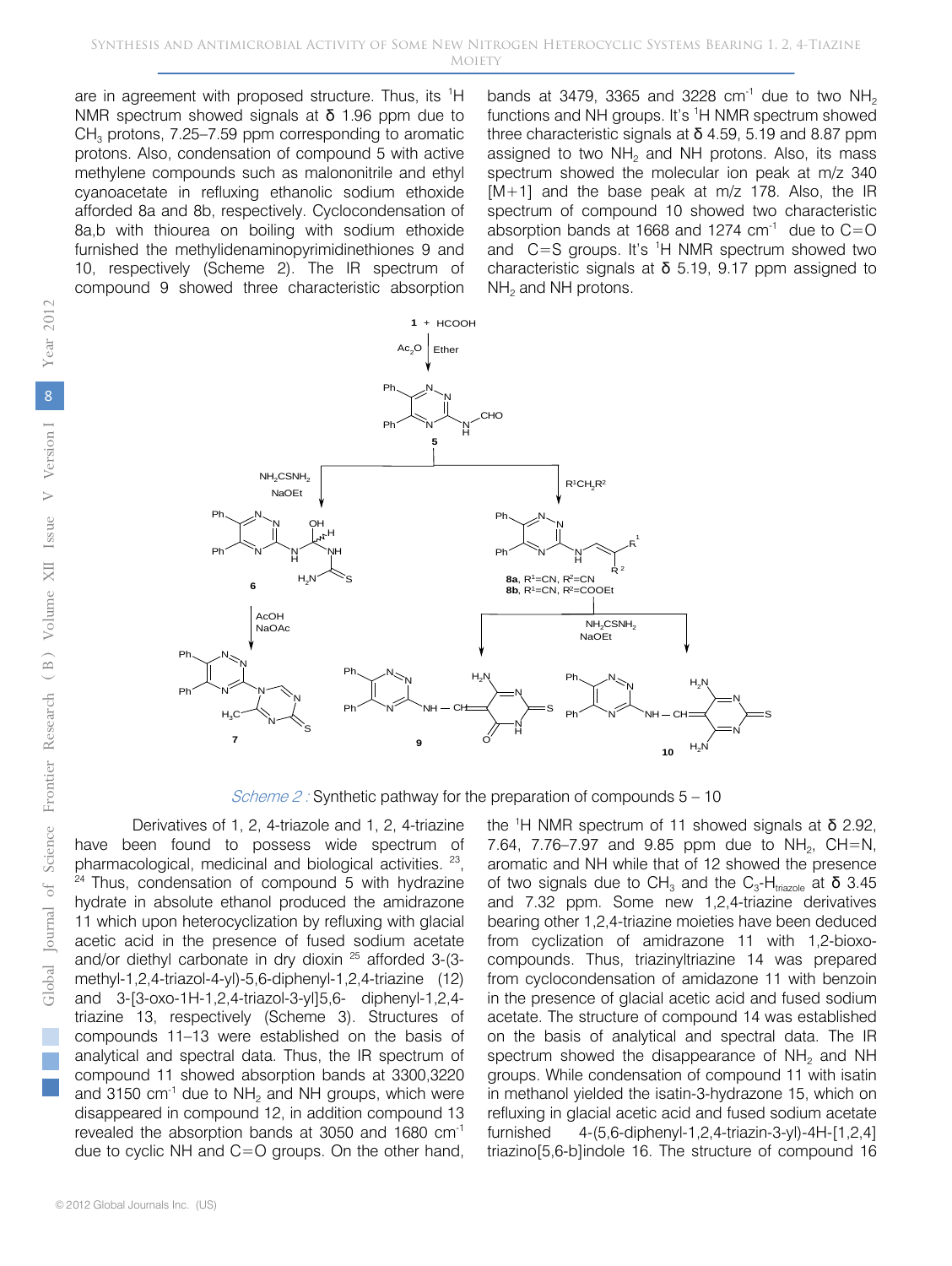was established on the basis of analytical and spectral data. Its IR spectrum showed the disappearance of the NH, OH and C=O groups. Also, the mass spectrum

Ph

showed the molecular ion peak at  $m/z$  401 which agreed with its molecular formula.



*Scheme 3 :* Synthetic pathway for the preparation of compounds  $11 - 16$ .

Isoxazoles are widely investigated for therapeutic uses, especially as tranquillizing agent and central nervous systems (CNS) regulation and are reported to have bactericidal and fungicidal activities. 26 Pyrazoles display a number of antimicrobial activities like antitumor <sup>27</sup>, immunosuppressive <sup>28</sup>, antibacterial <sup>29</sup>, anticancer <sup>30</sup>, antidiabetic and antidepressants. <sup>31</sup> The imidazolinone moiety is a useful functionality for development of biologically interesting molecules such as hypertensive  $32$ , antimalarial  $33$ , antihypnotic  $34$  and antihypertensive 35activities.

In view of continuous and widespread interest in the design of a new heterocyclic derivatives containing

1, 2, 4-triazine moiety, particularly on account of fused 1,2,4-triazine aryl derivatives containing isoxazole, pyrimidine and pyrazole derivatives. Thiourea plays a vital role in many biological processes and is used as intermediates for the synthesis of drugs <sup>36</sup>. Thus, the reaction of 1 with potassium thiocyanate in DMF afforded 1-(5,6-diphenyl-1,2,4-triazin-3-yl)thiourea 17, which upon heterocyclization by refluxing with arylidene malonlonitrile 18 in boiling absolute ethanol containing a catalytic amount of piperidine, afforded 6-amino-1-(5,6 diphenyl-1,2,4-triazin-3-yl)-4-(4-nitrophenyl)-2-thioxo 1,2, 3,4-tetrahydropyrimidine-5-carbonitrile (19) (Scheme 4). Compound 19 underwent treatment with formic acid to

2012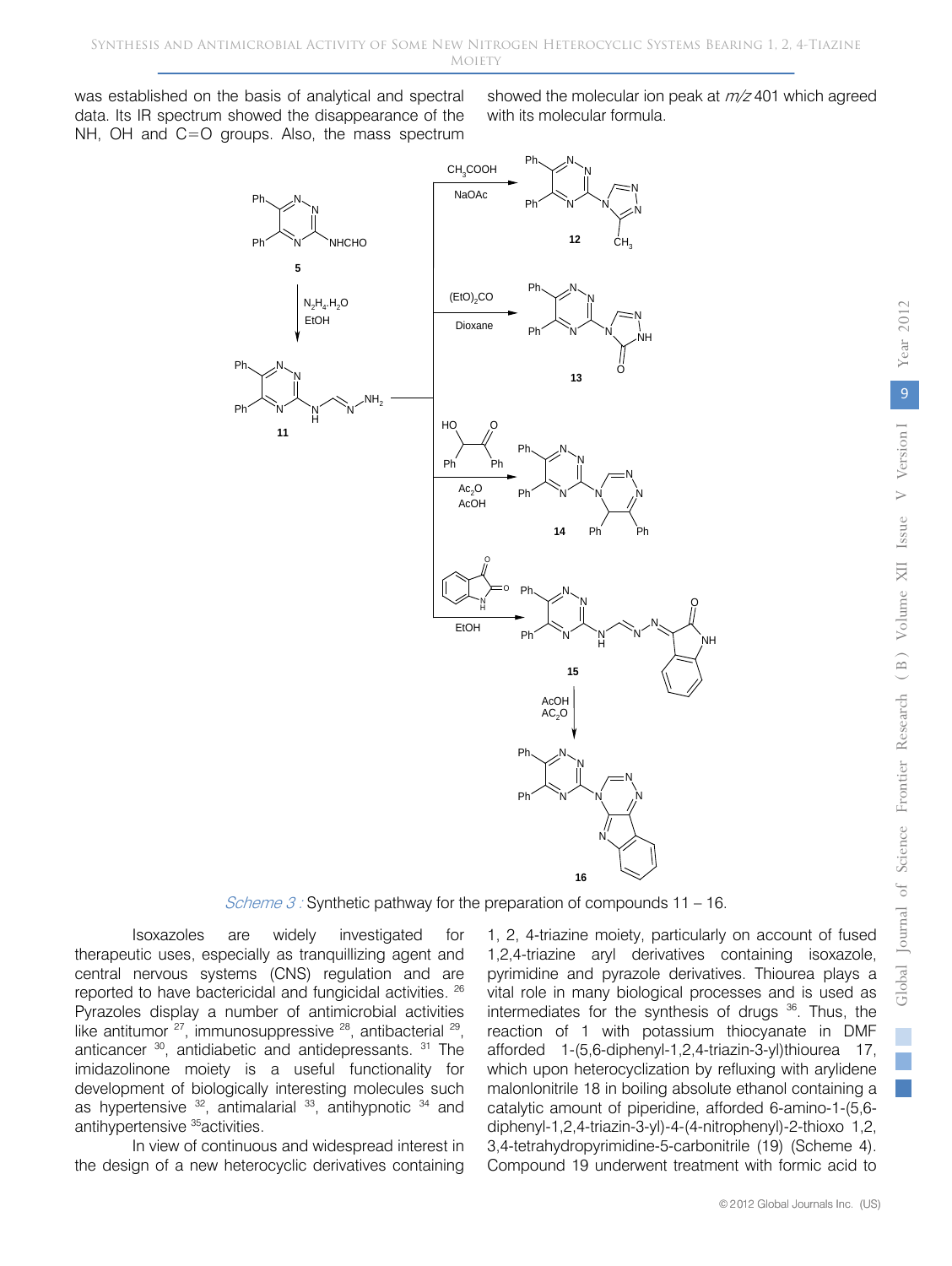yield 8-(5,6-diphenyl-1,2,4-triazin-3-yl)-5-(4-nitrophenyl)- 7-thioxo-5,6,7,8-trihydropyrimido $[4,5 \quad d]$ pyrimidin-2(1H)one (20) (Scheme 4). The <sup>1</sup>H NMR spectrum of 19 showed two characteristic signals at  $\delta$  6.15, 8.93 ppm assigned to  $NH<sub>2</sub>$  and NH protons. While the <sup>1</sup>H NMR spectrum of 20 showed characteristic signals at δ 9.25 ppm assigned to NH proton.

The reaction between key intermediate 17 with chloroacetic acid and sodium acetate in acetic anhydride afforded 1,3-thiazolidinones 21. The <sup>1</sup>H NMR of 21 showed a sharp singlet at  $\delta$  3.45 due to two protons of the  $CH<sub>2</sub>S$  group. Its IR spectra showed the disappearance of the coupled vibrations and appearance of bands for C=O and NH at around 1730 and 3350 cm-1, respectively (Scheme 4). The thiazolidinone 21 undergoes condensation with aromatic aldehyde like 3-nitrobenzaldehyde to give the cyclic

chalcone 22 (Scheme 4). The formation of compound 22 was confirmed by the absence of  $CH<sub>2</sub>$  protons it its <sup>1</sup>H NMR spectrum.

Treatment of 22 with various  $b\dot{r}$  nucleophiles such as hydroxylamine, hydrazine hydrate, urea and thiourea afforded their respective in situ oxidized products 23, 24, 25 and 26 (Scheme 4). The driving force for this in situ oxidation is the formation of new heterocyclic rings. The disappearance of the carbonyl frequency in IR spectrum for 23 and 24 confirms the installation of isoxazole and pyrazole moieties. In case of 25 the band at around 1725 cm<sup>-1</sup> was assigned to the new amidic  $C=O$  group. However, the  ${}^{1}H$  NMR spectrum of 24 showed additional signal at  $\delta$  5.56 and 6.48 ppm for two NH, similarly in the <sup>1</sup>H NMR of compound 26 the amidic NH proton at  $\delta$  8.49 ppm.



Scheme 4 : Synthetic pathway for the preparation of compounds 17 – 26.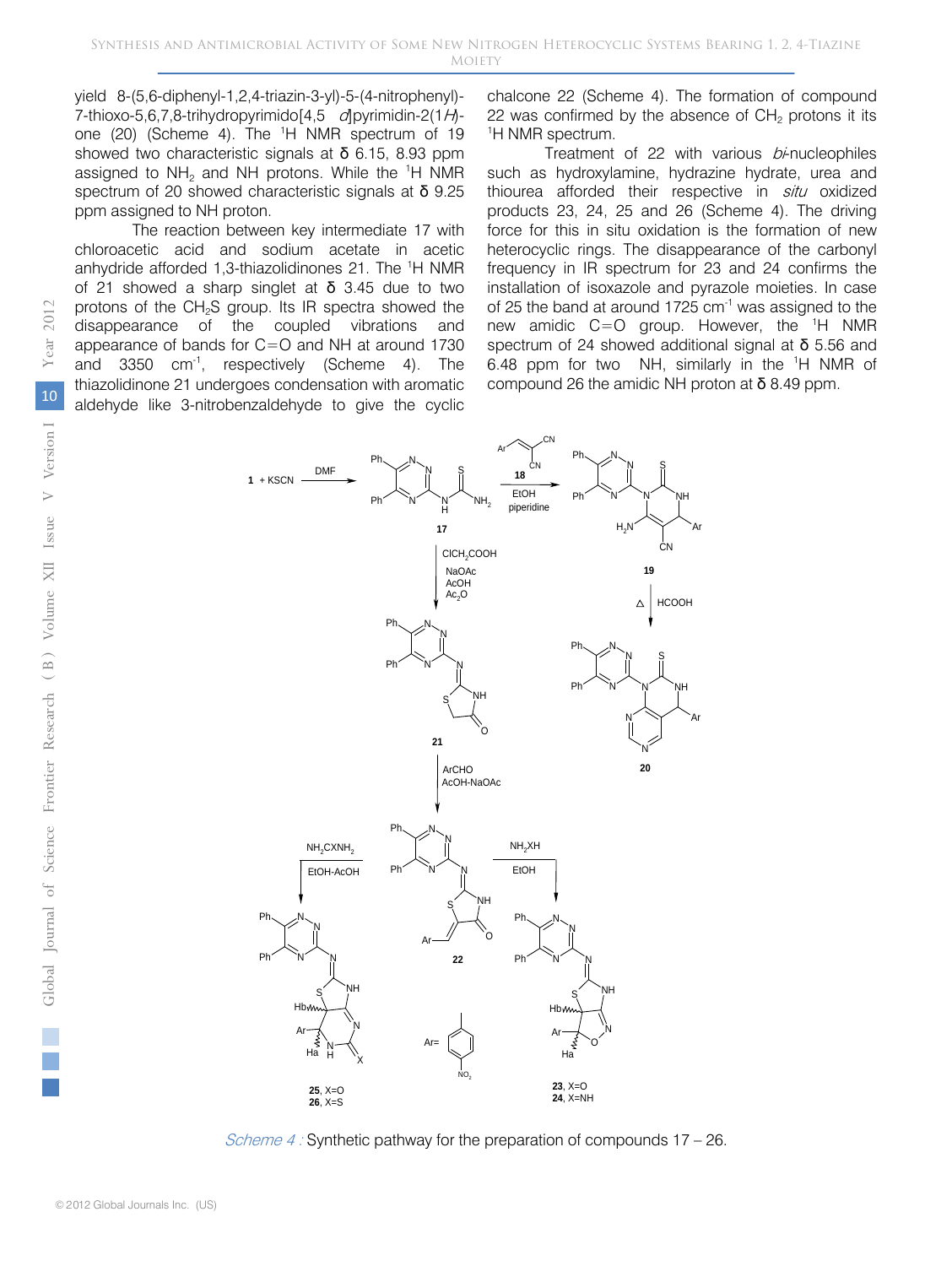## II. Antimicrobial Activity

Some new synthesized compounds were screened for their antimicrobial activities against two species of bacteria Bacillus subtilis and Escherichia coli and two species of fungi Alternaria alternata and Aspergillus niger using the disc diffusion method 37-39. spore suspension 0.5 ml  $(10^6 - 10^7 \text{ spore/ml})$  of each of the investigated microorganisms was added to a sterile agar medium just before solidification then poured into sterile Petri dishes (9 cm in diameter) and left to solidify. By using sterile cork borer (6 mm in diameter), three holes (wells) were made in each dish, then 0.1 ml of the tested compounds dissolved in DMF (100 μg /ml) were poured into these holes. Finally the dishes were incubated at 37ºC for 48 hr (for bacteria) and at 30ºC for 72 hr (for fungi), where clear or inhibition zones were detected around each hole. 0.1 ml of DMF alone was used as a control under the same conditions for each microorganism and by subtracting the diameter of

inhibition zone resulting with DMF alone from that obtained from that obtained in each case, both antibacterial and antifungal activities can be calculated as a mean of three replicates. Terbinafin used as a standard agent (antifungal) and chloramphenicol used as a standard agent (antibacterial) (Table 1). The results for antibacterial activities depicted in Table1 revealed that most of the synthesized compounds were found to possess various antimicrobial activities towards all the microorganisms tested.

### III. Conclusion

In this report easy, a simple and convenient route for the synthesis of biologically active 1,2,4-triazine aryl derivatives containing pyrimidines, 1,2,4-triazoles, 1,2,4-triazines, 1,3-thiazoles and related compounds. The microbial evaluation of these compounds indicated that they are good potent antimicrobial agents in comparison with the standard drug.

|                         | <b>Bacteria</b>      |                  | Fungi                   |                          |
|-------------------------|----------------------|------------------|-------------------------|--------------------------|
| Compound<br>No          | $Gram +ve$           | Gram-ve          | Alternaria<br>alternata | Aspergillus<br>niger     |
|                         | Bacillus<br>subtilis | Escherichia coli |                         |                          |
| 1                       | $^{+}$               | $++$             | $^{+}$                  | $^{+}$                   |
| $\overline{\mathbf{c}}$ | $^{+}$               | $+$              | $^{+}$                  | $++$                     |
| 4                       | $+$                  | $++$             | $\ddot{}$               | $++$                     |
| $\overline{5}$          | $+ +$                | $++$             | $++$                    | $++$                     |
| $\overline{7}$          | $++$                 | $\ddot{}$        | $++$                    | $++$                     |
| 9                       | $++$                 | $++$             | $++$                    | $++$                     |
| 10                      | $^{+}$               | $^{+}$           | $+ +$                   | $^{+}$                   |
| 11                      | $+$                  | $^{+}$           | $^{+}$                  | $+$                      |
| 12                      | $+ + +$              | $++$             | $++++$                  | $++$                     |
| 13                      | $++$                 | $++$             | $++$                    | $++$                     |
| 14                      | $+ + +$              | $++$             | $++$                    | $++$                     |
| 16                      | $\; + \; +$          | $++++$           | $^{+}$                  | $+ +$                    |
| 20                      | $+$                  | $++$             | $^{+}$                  | $++$                     |
| 21                      | $++++$               | $++$             | $+ +$                   | $++$                     |
| $\overline{22}$         | $^{+}$               | $++$             | $^{+}$                  | $++$                     |
| 23                      | $\ddot{}$            | $+ +$            | $^{+}$                  | $++$                     |
| 24                      | $+$                  | $^{+}$           | $^{+}$                  | $^{+}$                   |
| 25                      | $++$                 | $^{+}$           | $++$                    | $+$                      |
| 26                      | $++++$               | $+ + +$          | $++$                    | $++$                     |
| Terbinafin              |                      |                  | $+++$                   | $++$                     |
| Chlorampheni<br>col     | $++++$               | $++++$           |                         | $\overline{\phantom{0}}$ |

Table 1: Antimicrobial activity of some of the prepared compounds.

The test done using the diffusion agar technique

Well diameter  $= 0.06$  cm

Inhibition values =  $0.1 - 0.5$  cm beyond control =  $+$  (less active)

Inhibition values =  $0.6 - 1.0$  cm beyond control =  $++$  (moderate active)

Inhibition values =  $1.1 - 1.5$  cm beyond control =  $++$  (highly active)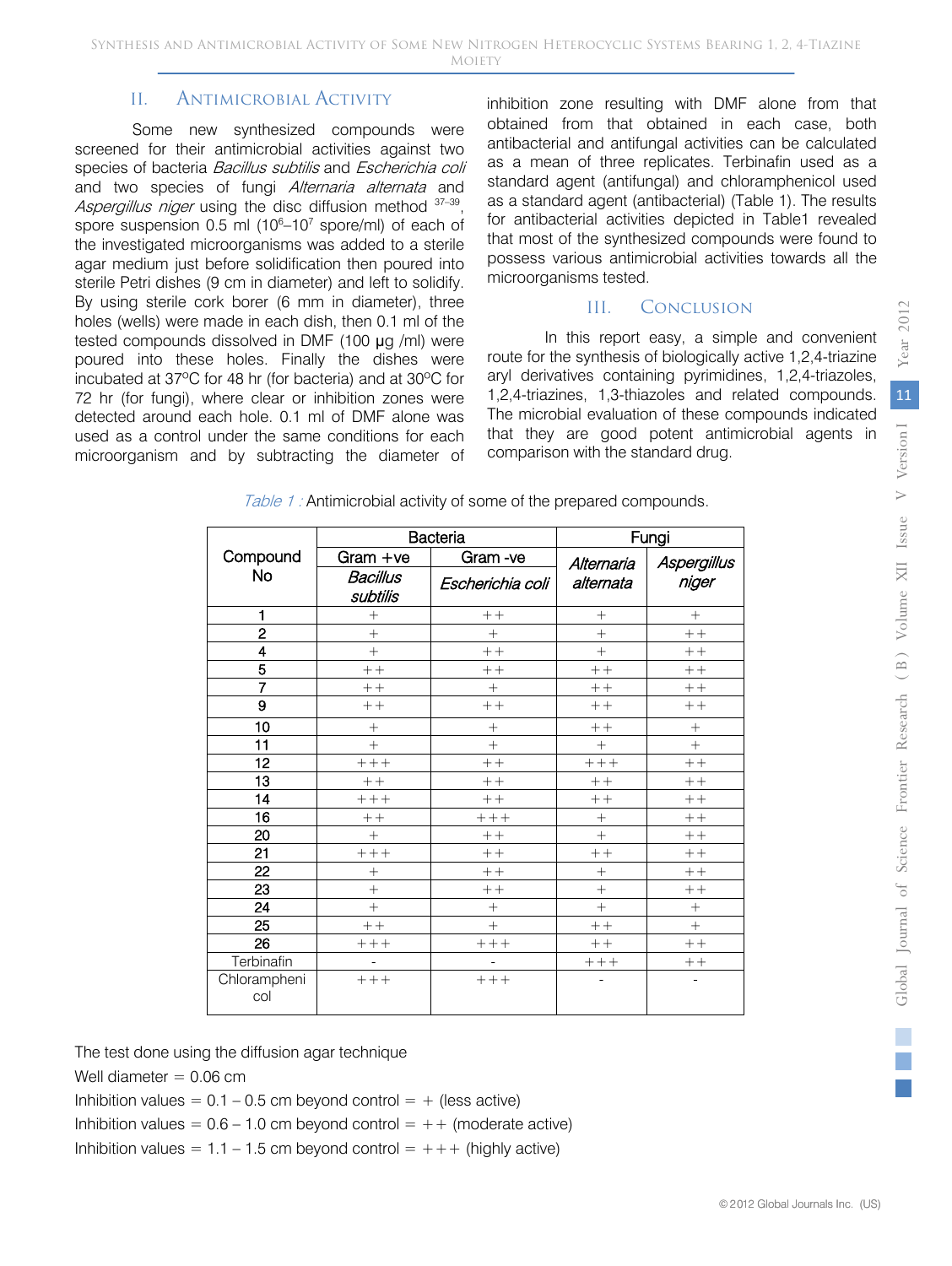



Year 2012 V Version 1 Near 2012 12*Global Journal* of Science Frontier Research (B) Volume XII Issue V Version<sup>1</sup>  $\geqslant$ *( )* B

П  $\mathcal{L}_{\mathcal{A}}$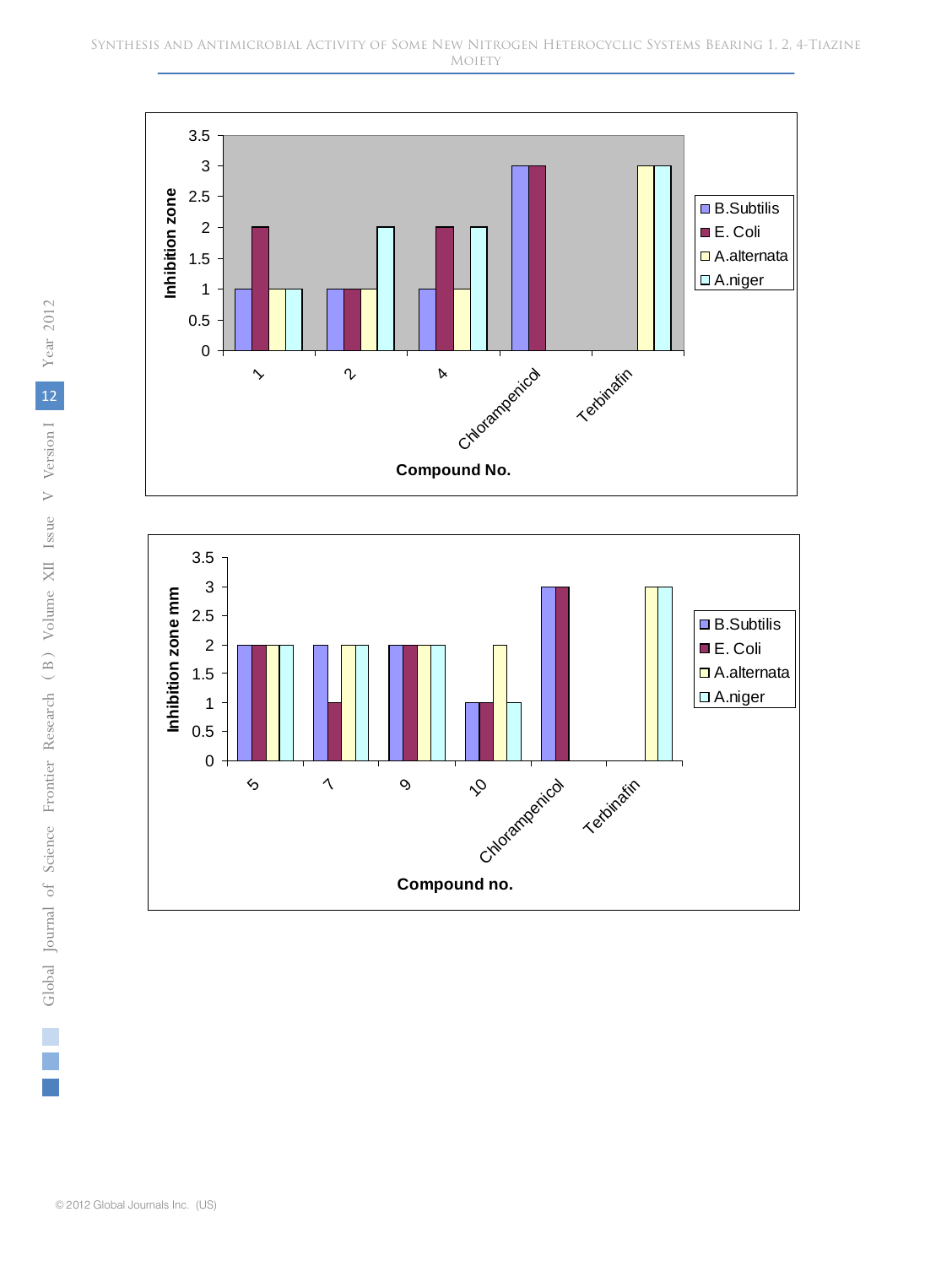

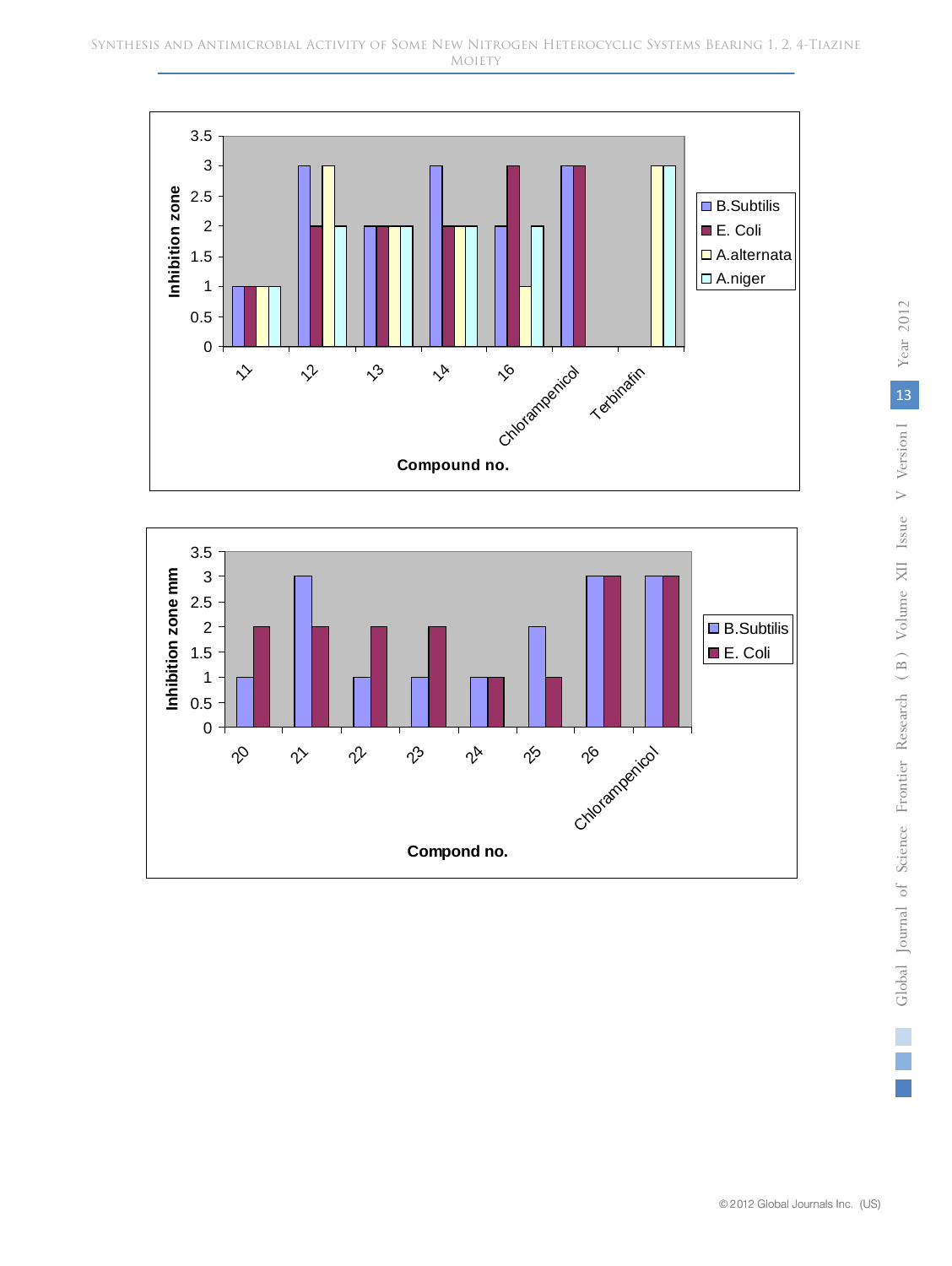

#### IV. Experimental Section

Melting points were recorded on a digital Stuart SMP-3 apparatus. Infrared spectra were recorded on FT-IR Bruker Vector 22 spectrophotometer using KBr wafer technique. <sup>1</sup>H NMR spectra were measured on Gemini spectrometer 200 MH<sub>z</sub> using DMSO- $d_6$  as solvent and TMS (Chemical sift in  $\delta$  ppm) as an internal standard. Mass spectra were obtained using as chromatography GCMS qp 1000 ex Schimadzu instrument mass spectrometer (70 eV). Elemental microanalyses were performed at the Cairo University Microanalytical Center and were in the range of  $\pm$  0.4 % for each element analyzed (C, H, N, S). The purity of compounds was checked by thin layer chromatography on silica gel (silica gel, aluminum sheets 60 F254, Merck). 3-Amino-5,6-diphenyl-1,2,4-triazin(1) was prepared according to the previously procedure <sup>21</sup>.

#### N-(5,6-Diphenyl -1,2,4-triazin-3-yl)-3-oxobutanamide (2)

A mixture of compound 1 (0.01 mol) and ethyl acetoacetate  $(0.01 \text{ mol})$  in absolute ethanol  $(15 \text{ cm}^3)$ containing a few drops of piperidine (3 drop) was refluxed for 6 h. The reaction mixture was cooled and the solid so obtained was filtered off and recrystallized from ethanol. Yield 86%. M.p.:- 194–196 ºC. FT-IR, ν (cm-1 ): 3295 (NH), 1716, 1662 (2 C=O). 1 H NMR (200 MHz, DMSO-d<sub>6</sub>) δ: 2.48 (s, 3H, CH<sub>3</sub>), 2.79 (s, 2H, CH<sub>2</sub>) 7.24 – 8.43 (m, 10H, Ar-H), 9.23 (s, 1H, NH). Anal. Calcd. for  $C_{19}H_{16}N_4O_2$  (332): C, 68.67; H, 4.81; N, 16.86.Found: C, 68.27; H, 4.49; N, 16.51 %.

#### 3-[4-Methyl-2-thioxo-1H-pyrimidinylamino] 5,6- diphenyl-1,2,4-triazine- (3)

To a solution of compound 2 (0.01 mol) in methanolic NaOH  $(10\%, 20 \text{ cm}^3)$ , thiourea  $(0.01 \text{ mol})$ was added and the reaction mixture was heated under

reflux for 4 h, and then allowed to cool. The precipitate that formed was filtered off, dried and recrystallized from ethanol. Yield 90 %. M.p.: 203 - 205 °C. FT-IR, v (cm<sup>-1</sup>): 3200 (NH), 3100 (NH), 1565 (C=N), 1532 (C=N), 1239  $(C=S)$ . <sup>1</sup>H NMR (200 MHz, DMSO-d<sub>6</sub>) **δ**: 3.23 (s, 3H,  $CH_3$ , 6.18 (CH<sub>pyridimidine</sub>), 7.16–7.96 (m, 11H, Ar-H), 8.92 (s, 1H, NH), 9.25 (s, 1H, NH). Anal. Calcd. for  $C_{20}H_{16}N_6S$ (372): C, 64.51; H, 4.30; N, 22.58; S, 8.60.Found: C, 64.83; H, 4.73; N, 22.94; S, 8.24 %.

#### 1-[5,6-Diphenyl-1,2,4-triazin-3-yl]-7-methyl-2-oxo-3Himidazo[3,2-c]pyrimidine-5-thione (4)

A mixture of compound 3 (0.01 mol) and chloroacetic acid (0.01 mol) in NaOH (5%, 20 cm<sup>3</sup>) was refluxed for 6 h. The precipitate obtained was filtered off dried and recrystallized from a mixture of ethanol and DMF (1: 1). Yield 75 %. M.p. 196 -198 °C. FT-IR, ν (cm<sup>-1</sup>): 1527, 1538 (2 C=N), 1470 (def. CH<sub>3</sub>) 1720 (C=O). <sup>1</sup>H NMR (200 MHz, DMSO-d<sub>6</sub>) **δ**: 2.53 (s, 3H, CH<sub>3</sub>), 2.79(s, 2H, CH2), 6.43(CH pyridimidine), 7.35-7.29 (m, 11H, Ar-H). Ms (m/z, I %): 412 (M, 2%), 314 (13), 178 (100), 167 (8), 152 (4), 126 (2), 110 (4). Anal. Calcd.for  $C_{22}H_{16}N_6OS$ (412): C, 64.07; H, 3.88; N, 20.38; S, 7.76.Found: C, 63.78; H, 4.11; N, 20.03; S, 7.42 %.

#### N-(5,6-Diphenyl -1,2,4-triazin-3-yl)formamide (5)

A mixture of formic acid  $(3.4 \text{ cm}^3)$  and acetic anhydride  $(8.2 \text{ cm}^3)$  was refluxed for 2h. The mixture was added drop wise to a solution of compound 1 (0.01mol) in diethyl ether  $(50 \text{ cm}^3)$ , the formed solid product was filtered off, dried and recrystallized from ethanol. Yield 55%. M.p.: 182–184 ºC. FT-IR, ν (cm-1): 3189 (NH), 1708(C=O), 1528 (C=N), 1631 (C=C). 1 H NMR (200 MHz, DMSO-d<sub>6</sub>) **δ**: 2.25 (s, 3H, CH<sub>3</sub>), 7.45 – 7.98 (m, 10H, Ar-H), 8.62 (s, 1H, NH), 9.95 (s, 1H, CHO). Ms  $(m/z, 1\%)$ : 277  $(M^+ + 3, 5\%)$ , 276  $(M + 2, 7\%)$ , 195  $(11)$ ,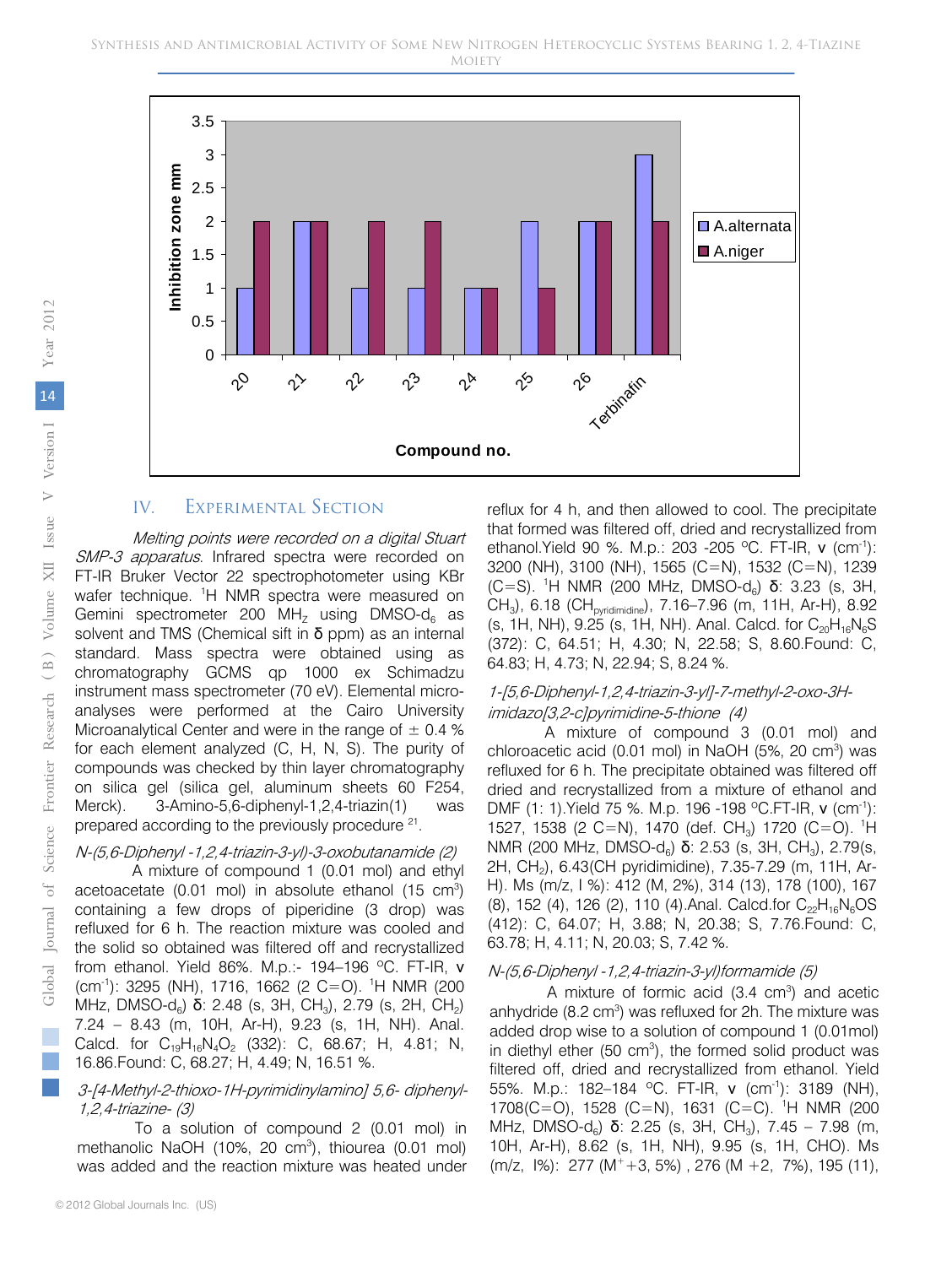156 (6) , 140 (8) , 178 (100) , 115 (13) , 112 (9.) , 101 (7) , 70 (8). Anal. Calcd.for  $C_{16}H_{12}N_4O$  (274): C, 70.07; H, 3.97; N, 20.43.Found: C, 69.73; H, 4.49; N, 20.08 %.

#### 1-{[(5,6-Diphenyl-1,2,4-triazin-3–yl)amino]hydroxylme thyl} thiourea(6)

A mixture of compound 5 (0.01 mol) and thiourea (0.01 mol) in sodium ethoxide (0.23g sodium in 100 cm3 absolute ethanol) was stirred for 2h at room temperature then neutralized with diluted acetic acid. The formed solid product was collected by filtration, dried and recrystallized from diluted methanol. Yield 65%.M.p.:159–161ºC. FT-IR, ν (cm-1): 3475 (OH), 3398, 3290 (NH<sub>2</sub>), 3228, 3289 (2NH), 1620 (def. NH<sub>2</sub>). 1560  $(C=N)$ , 1237  $(C=S)$ , 878, 806 (2-phenyl groups). <sup>1</sup>H NMR (200 MHz, DMSO-d<sub>6</sub>) **δ**: 6.26 (brs, 2H, NH<sub>2</sub>) 7.25 – 7.92 (m, 12H, Ar-H), 8.95 (s. 1H, NH), 9.53 (s, 1H, NH), 10.21 (s, 1H, OH). Ms (m/z, I %): 354 (M+2, 3%), 324(7), 178(12), 174(3), 160(4), 142(6), 141(100), 115(6), 77(4), 65(8). Anal. Calcd. For  $C_{17}H_{16}N_6OS$  (352): C, 57.95; H, 4.54; N, 23.86; S, 9.09. Found: C, 57.66; H, 4.31; N, 23.46; S, 8.73 %.

#### 5-(5,6-Diphenyl-1,2,4-triazin-3-yl)-4-methyl-1,3,5-triazine-2-thione (7)

A mixture of 6 (0.01 mol) and glacial acetic acid (30 cm<sup>3</sup>) with fused sodium acetate (3 gm) was refluxed for 6 h and then allowed to cool. The precipitate that formed was filtered off, dried and recrystallized from pet. ether (80%). Yield 50%. M.p.: 206-208 °C. FT-IR, v (cm<sup>-1</sup>): 1545, 1579 (2 C=N), 1237 (C=S). 1 H NMR (200 MHz, DMSO-d<sub>6</sub>) **δ**: 1.96 (s, 3H, CH<sub>3</sub>), 7.25 – 7.59 (m, 11H, Ar-H), Ms (m/z, I %): 359 (M +1, 1.08%), 512 (3), 343 (5.68), 327 (14), 301 (8), 259 (11), 178 (100), 112 (10), 54 (5). Anal. Calcd. for  $C_{19}H_{14}N_6S$  (358): C, 64.77; H, 3.97; N, 23.46; S, 8.93.Found: C, 64.54; H, 3.61; N, 23.17; S, 8.69 %.

#### 2-Cyano-3-[(5,6-diphenyl-1,2,4-triazin-3yl)amino] acrylo nitrile (8 a) and ethyl 2-cyano-3-[(5,6-diphenyl-1,2,4 triazin-3-yl) amino] acrylate(8b)

A mixture of compound 5 (0.01 mol) and active methylene compounds namely, malononitrile, ethyl cyanoacetate (0.01 mol) in sodium ethoxide (0.23g sodium in 100  $\text{cm}^3$  absolute ethanol) was refluxed for 4h. The reaction mixture was cooled and then poured into a beaker containing ice/water mixture containing few drops of HCl for neutralization. The solid so obtained was filtered off and recrystallized to give compounds 8a, b, respectively.

For compound 8a recrystallized from MeOH. Yield 50%. M.p.: 110-112 °C. FT-IR, v (cm<sup>-1</sup>): 3192 (NH), 2219 (C≡N), 2226 (C≡N), 1597 (C=N).Anal. Calcd.for  $C_{19}H_{12}N_6$  (324): C, 70.37; H, 3.70; N, 25.92. Found: C, 70.12; H, 3.42; N, 25.61%.

For compound 8b recrystallized from isopropanol.Yield 62 %. M.p.: 132- 134 ºC. FT-IR, ν (cm -1 ): 3245 (NH), 2230 (C≡N), 1675 (C=O), 1578 (C=N). <sup>1</sup> H NMR (200 MHz, DMSO-d<sub>6</sub>) δ: 2.79 (t, 3H, CH<sub>3</sub>), 4.15 (q, 2H, CH2), 7.15 – 7.98 (m, 11H, Ar-H), 9.16 (s, 1H, NH). Anal.Calcd. for  $C_{21}H_{17}N_5O_2$  (371): C, 67.92; H, 4.58; N, 18.86.Found: C, 67.57; H, 4.23; N, 18.51 %.

#### 4,6-Diamino-5-{[(5,6-diphenyl-1,2,4-triazin-3yl)methylid eneamino] }pyrimidine-2-thione (9)

A mixture of compound 8a (0.01 mol) and thiourea (0.01 mol) and sodium ethoxide (0.02 mol Na in 100 cm3 absolute ethanol) was refluxed for 4 h, cooled and then poured into ice /water mixture containing few drops of CH3CO2H to neutralization. The formed solid product was collected by filteration, dried and recrystallized from DMF.Yield 54 %. M.p.: 236–238 ºC. FT-IR, v  $\rm (cm^{-1})$ : 3479, 3365 (2NH<sub>2</sub>), 3228 (NH), 1557  $(C=N)$ . <sup>1</sup>H NMR (200 MHz, DMSO-d<sub>6</sub>) **δ**: 4.59 (brs, 2H,  $NH<sub>2</sub>$ ), 5.19 (brs, 2H, NH<sub>2</sub>), 6.95 (s, 1H, =CH), 7.26 – 7.98 (m, 10H, Ar-H), 8.87 (s, 1H, NH). Ms (m/z, I %): 343 (M +2, 12 %), 397 (M -4, 3%), 261(4), 222 (5), 178 (100), 141 (3), 120 (5), 102 (9), 94 (2), 80 (7).Anal. Calcd.for  $C_{20}H_{15}N_7OS$  (401): C, 59.85; H, 3.74; N, 24.43; S, 7.98.Found: C, 59.51; H, 3.49; N, 24.07; S, 7.62 %.

#### 6-Amino-5-{[(5,6-diphenyl-1,2,4-triazin-3-yl)methyliden eamino]}-2-thioxo-2,5-dihydropyrimidin-4-one (10)

A mixture of compound 8b (0.01 mol) and thiourea (0.01 mol) and sodium ethoxide (0.02 mol Na in 100  $\text{cm}^3$  absolute ethanol) was refluxed for 4 h, cooled and then poured into ice-water mixture containing few drops of acetic acid to neutralization. The formed solid product was collected by filteration, dried and recrystallized from DMF. Yield 55 %. M.p.: 222–224 ºC. IR FT-IR, v (cm<sup>-1</sup>): 3378, 3223(NH<sub>2</sub>), 3192, 3050 (2NH), 1668 (C=O), 1274 (C=S), 1588 (C=N). <sup>1</sup> H NMR (200 MHz, DMSO-d<sub>6</sub>) **δ**: 5.19 (brs, 2H, NH<sub>2</sub>), 7.21–7.87 (m, 11H, Ar-H), 9.17 (s, 1H, NH). Ms (m/z, I %): 403 (M +3, 11%), 248 (3), 197 (2), 178 (100 %), 151 (3), 138 (5), 104 (11), 76 (2.).Anal.Calcd. for  $C_{20}H_{16}N_8S$  (400): C, 60.00; H, 4.00; N, 28.00; S, 8.00.Found: C, 59.66; H, 3.76; N, 27.73; S, 7.63 %.

#### N-(5,6-Diphenyl-1,2,4-triazin-3-yl) hydrazonoformamide (11)

A mixture of 5 (0.01 mol) and hydrazine hydrate  $(98 \text{ %}, 0.15 \text{ mol})$  in absolute ethanol  $(20 \text{ cm}^3)$  was refluxed for 30 min., and then allowed to cool. The precipitate that formed was filtered off and recrystallized from EtOH.Yield 72 %. M.p.: 220–222ºC. FT-IR, ν (cm-1): 3391, 3250 (NH<sub>2</sub>) 3203 (NH), 1516 (C=N). <sup>1</sup>H NMR (200 MHz, DMSO-d<sub>6</sub>) δ: 2.92 (brs, 2H, NH<sub>2</sub>), 7.64 (s, 1H, CH=N), 7.76 – 7.97(m, 10H, Ar-H), 9.85 (s, 1H, NH). Anal.Calcd. for  $C_{16}H_{14}N_6$  (290): C, 66.20; H, 4.82; N, 28.96. Found: C, 65.86; H, 4.46; N, 28.67 %.

#### 3-(3-Methyl-1,2,4-triazol-4-yl)-5,6-diphenyl-1,2,4-triazine (12)

A mixture of 11 (0.01 mol) and glacial acetic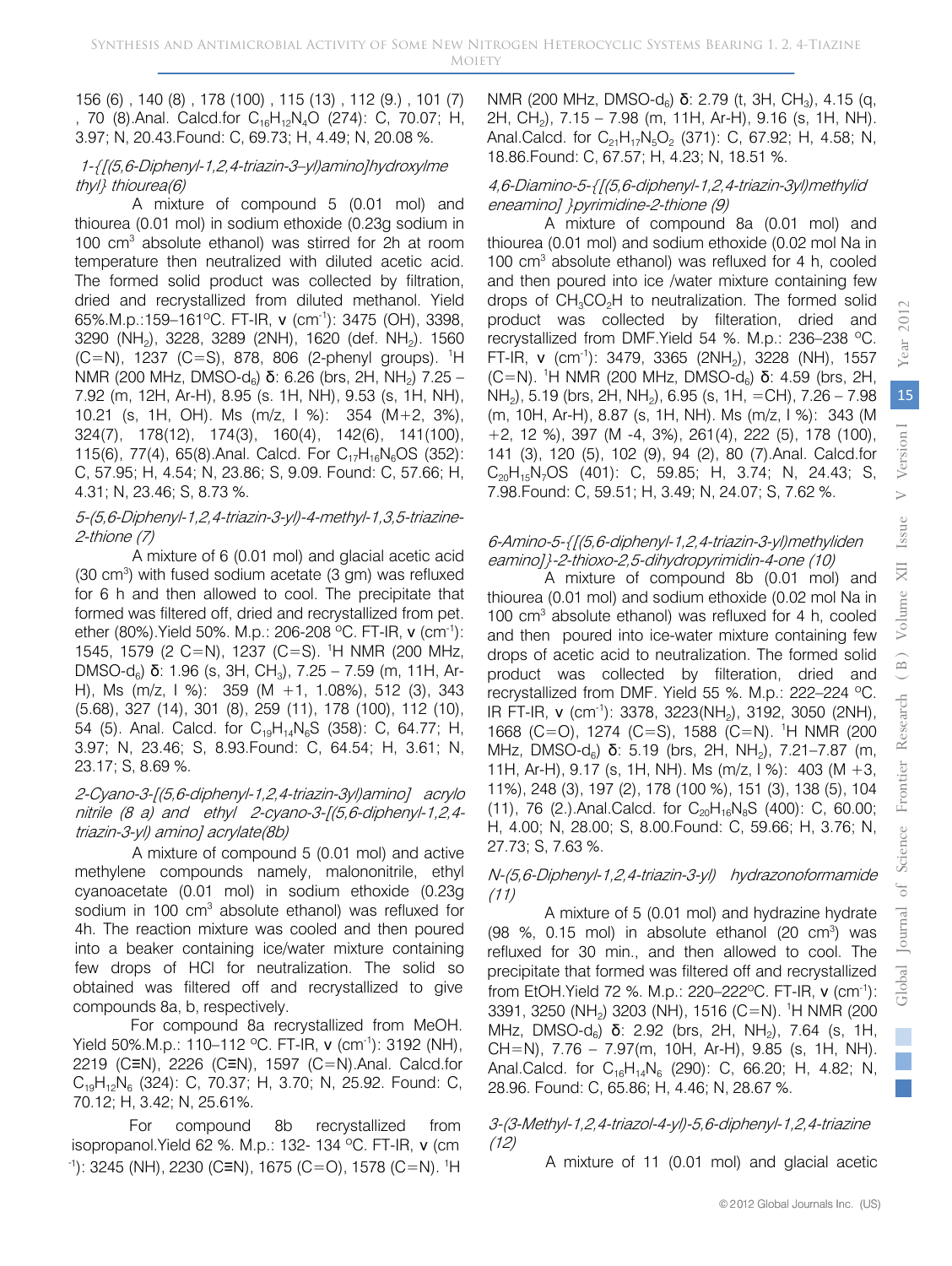acid  $(30 \text{ cm}^3)$  with fused sodium acetate  $(3 \text{ g})$  was refluxed for 4 h, cooled and poured onto ice. The solid obtained was filtered off, and recrystallized from benzene.Yield 78 %. M.p.: 190–192ºC. FT-IR, ν (cm-1): 3391 (NH<sub>2</sub>) 3203 (NH), 1556 (C=N). <sup>1</sup>H NMR (200 MHz, DMSO-d<sub>6</sub>) **δ**: 3.45 (s, 3H, CH<sub>3</sub>), 7.21 (s, 1H, CH=N), 7.43–7.89 (m, 11H, Ar-H and  $C_5$ -H triazole). Anal. Calcd. for  $C_{18}H_{14}N_6$  (314): C, 68.78; H, 4.45; N, 26.75. Found: C, 68.44; H, 4.20; N, 26.40 %.

#### 3-[3-Oxo-2H-1,2,4-triazol-4-yl) 5,6-diphenyl-1,2,4- (13)

A mixture of 11 (0.01 mol) and an equimolar amount of diethyl carbonate in dioxan (50 cm<sup>3</sup>) was refluxed for 6 h, then concentrated and the separated solid was filtered off, dried and recrystallized from benzene. Yield 59 %. M.p.: 241–243 °C. FT-IR, v (cm<sup>-1</sup>): 3137 (NH), 1670 (C=O), 1532 (C=N). 1 H NMR (200 MHz, DMSO-d<sub>6</sub>) **δ**: 7.15–7.98 (m, 11H, Ar-H and C<sub>2</sub>-H pyrazole), 8.97 (s, 1H, NH). Anal. Calcd. for  $C_{17}H_{12}N_6O$ (316): C, 64.55; H, 3.79; N, 26.58.found: C, 64.21; H, 3.43; N, 26.21 %.

#### 5,5\,6,6\-Tetraphenyl -3,4\-bi-1,2,4-triazine (14)

A mixture of 11 (0.01 mol) and benzoin (0.01 mol) in absolute ethanol (20 cm<sup>3</sup>) was refluxed for 12 h, cooled and then the reaction mixture was poured into crushed ice, and the separated solid was filtered off, dried and recrystallized from MeOH.Yield 57 %. M.p.: 189–199 °C. FT-IR, v (cm<sup>-1</sup>): 561 (C=N). Ms (m/z, I %): 467 (M +2, 21%), 465 (M, 12%), 205 (12), 178 (8), 105(100), 103 (13), 79 (7), 54 (3). Anal. Calcd. for  $C_{30}H_{21}N_6$  (465): C, 77.41; H, 4.51; N, 18.06. Found: C, 77.05; H, 4.14; N, 17.71 %.

#### N-(5,6-Diphenyl-1,2,4-triazin-3-yl)-N-[2-oxo-1,2-dihydroindol-3-ylidene]hydrazonoformamide (15)

A mixture of 11 (0.01 mol) and isatin (0.01 mol) in absolute ethanol  $(30 \text{ cm}^3)$  was refluxed for 1h. The reaction mixture was cooled and the solid so obtained was filtered off and recrystallized from MeOH.Yield 75 %. M.p.: 197–198 ºC. IR FT-IR, ν (cm-1): 3216, 3174 (2 NH), 3091 (CH aryl), 1725 (C=O), 1549 (C=N). 1 H NMR (200 MHz, DMSO-d<sub>β</sub>) **δ**: 7.15 – 7.97 (m, 15H, Ar-H and =CH), 8.92 (s, 1H, NH), 9.62 (s, 1H, NH).Anal. Calcd. for  $C_{24}H_{17}N_{7}O$  (419): C, 68.73; H, 4.05; N, 23.38. Found: C, 68.39; H, 3.69; N, 23.02%.

#### 4-(5,6-Diphenyl-1,2,4-triazin-3-yl)-[1,2,4]triazino[5,6-b] indole(16)

A mixture of 15 (1g) and glacial acetic acid (20 cm<sup>3</sup>) with fused NaOAc (5g) was refluxed for 4h and then allowed to cool. The precipitate that formed was filtered off, dried and recrystallized from  $CHCl<sub>3</sub>$ . Yield 72 %. M.p.: 272–274 ºC. FT-IR, ν (cm-1): 1590 (C=N), 1522  $(C=N)$ . <sup>1</sup>H NMR (200 MHz, DMSO-d<sub>6</sub>) **δ**: 7.25 – 8.2 (m, 15H, Ar-H). Ms (m/z, I %): (M, 401, 12%), 223 (14), 169 (8), 141 (100), 128 (12), 54(8). Anal. Calcd.for  $C_{24}H_{15}N_7$ 

#### 1-(5,6-Diphenyl-1,2,4-triazin-3-yl)thiourea (17)

A mixture of 1 (0.01 mol) and potassium thiocyanate  $(0.01 \text{ mol})$  in DMF  $(20 \text{ cm}^3)$  and dil. HCl (20%, 2  $cm<sup>3</sup>$  in 10 ml of water) was refluxed for 6h, then the reaction mixture was poured into crushed ice , and the separated solid was filtered off, dried well and recrystallized from ethanol. Yield 73 % . M.p.: 184 – 186  $\rm{^{\circ}C.}$  FT-IR, v (cm<sup>-1</sup>): 3452, 3340 (NH<sub>2</sub>), 3269 (NH), 1529  $(C=N)$ , 1228  $(C=S)$ , 853, 820 (2-phenyl groups), <sup>1</sup>H NMR (200 MHz, DMSO-d<sub>6</sub>) **δ**: 4.33 (s, 1H, NH), 5.92 (brs, 2H, NH2), 7.15– 8.23 (m, 10H, Ar-H). Anal. Calcd. for  $C_{16}H_{13}N_5S$  (307): C, 62.54; H, 4.23; N, 22.80; S, 10.42. Found: C, 62.16; H, 3.88; N, 22.43; S, 10.04 %.

#### 6-Amino-1-(5,6-diphenyl-1,2,4-triazin-3-yl)-4-(4-nitroph enyl)-2-thioxo-1,2,3,4-tetrahydropyrimidine-5-carbonitrile (19)

A mixture of 17 (0.01 mol) and 3-nitrobenzyliden malononitrile (18) (0.01 mol) in absolute ethanol (20  $cm<sup>3</sup>$ ) containing piperidine (0.5  $cm<sup>3</sup>$ ). The reaction mixture was heated under reflux for 4 h and allowed to cool. The precipitate that formed was filtered off, dried and recrystallized from ethanol.Yield 87 %. M.p.: 190– 192 °C. IR FT-IR, ν (cm<sup>-1</sup>): 3423, 3310(NH<sub>2</sub>), 3212 (NH), 2218 (CN), 1587 (C=N), 1235 (C=S). 1 H NMR (200 MHz, DMSO-d<sub>6</sub>) δ: 6.15 (brs, 2H, NH<sub>2</sub>), 7.12–8.15  $(m, 15H, Ar-H and C<sub>4</sub>-H pyrimidine), 8.93$  (s, 1H, NH). Anal. Calcd. for  $C_{26}H_{17}N_8O_2S$  (505): C, 61.78; H, 3.02; N, 22.17; S, 6.33. Found: C, 61.42; H, 3.36; N, 21.79; S, 5.99 %.

#### 8-(5,6-Diphenyl-1,2,4-triazin-3-yl)-5-(4-nitropheny)-7 thioxo-5,6,7- trihydropyrimido[4,5-d]pyrimidin-4-one(20)

A mixture of 17 (0.01 mol) and formic acid (10 cm<sup>3</sup>) was refluxed for 24 h. The formed solid product was filtered off, dried and recrystallized from ethanol. Yield 56%. M.p.: 201- 203 °C. FT-IR, v(cm<sup>-1</sup>): 3245 (NH), 1579 (C=N), 1215 (C=S). 1 H NMR (200 MHz, DMSO-d<sub>ε</sub>) δ: 7.15 – 7.98 (m, 16H, Ar-H), 9.25 (s, 1H, NH). Ms (m/z, I %): 493 (12), 315 (4), 263 (2), 197 (13), 178 (100), 111 (3). Anal. Calcd. for  $C_{27}H_{17}N_{8}O_{2}S$ (517): C, 62.66; H, 3.28; N, 21.66; S, 6.18. Found: C, 62.29; H, 2.90; N, 21.28; S, 5.82 %.

#### 2-[(5,6-Diphenyl-1,2,4-triazin-3-yl)imino]-1,3-thiazolididin -4-one(21)

A mixture of 17 (0.01 mol) and chloroacetic acid (0.01 mol) and anhydrous sodium acetate (0.01 mol) in glacial acetic acid  $(15 \text{ cm}^3)$  with a trace of acetic anhydride  $(0.5 \text{ cm}^3)$  was refluxed for 8 h. The reaction mixture was cooled and poured into ice–cold water. The solid that separated out was filtered off and purified by recrystallization from glacial acetic acid.Yield 60 %. M.p.: 191– 93 °C. FT-IR, ν (cm<sup>-1</sup>): 3292 (NH), 1660 (C=O),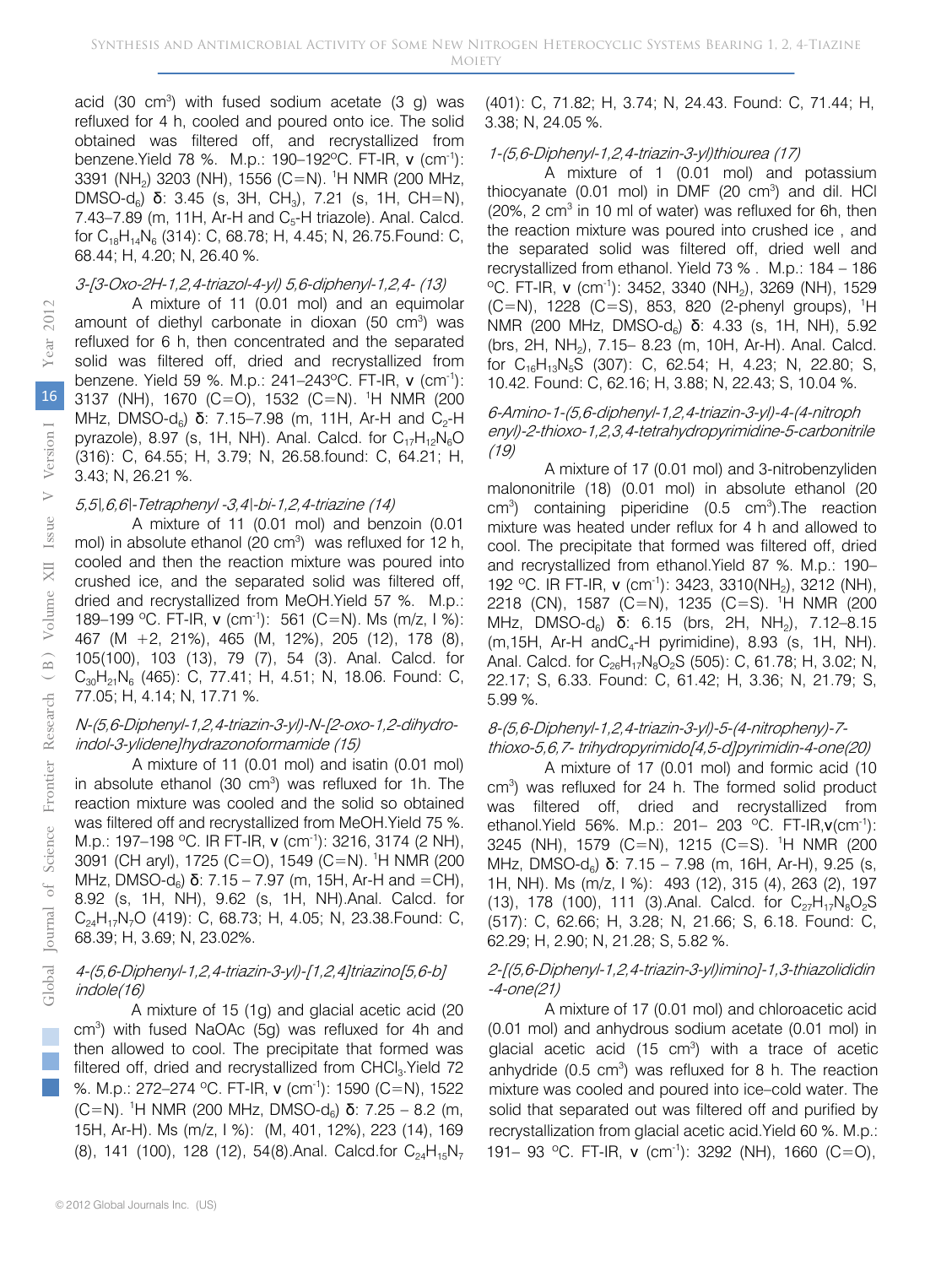1609, 1575(2 C=N). <sup>1</sup>H NMR (200 MHz, DMSO-d<sub>6</sub>) **δ**: 3.35(s, 2H, CH2), 5.67 (s, 1H, NH), 7.15 –7.98 (m, 10H, Ar-H). Anal.Calcd.for  $C_{18}H_{13}N_5OS$  (347): C, 62.24; H, 3.74; N, 20.17; S, 9.22. Found: C, 61.97; H, 3.36; N, 19.83; S, 8.85 %.

#### 2-[(5,6-Diphenyl-1,2,4-triazin-3-yl)imino]-5-(4-nitrobenz ylidene) -1,3-thiazolidin-4-one(22)

A mixture of 21 (0.01 mol), the 3 nitrobenzaldehyde (0.01 mol) and anhydrous sodium acetate (0.02 mol) in glacial acetic acid (20 cm<sup>3</sup>) was refluxed for 5 h. The reaction mixture was allowed to at room temperature and treated with cold water. The solid thus separated was filtered off, washed with water and recrystallized from glacial acetic acid.Yield 82 %. M.p.: 186–188 °C. FT-IR, v (cm<sup>-1</sup>): 3293 (NH), 1608 (C=C), 1673 (C=O), 1563 (C=N). 1 H NMR (200 MHz, DMSO $d_6$ ) **δ**: 5.67 (s, 1H, NH), 6.58 (s, 1H, CH), 7.16–7.96 (m, 14H, Ar-H).Anal. Calcd.for  $C_{25}H_{16}N_6O_3S$  (480): C, 62.50; H, 3.33; N, 17.50; S, 6.66. Found: C, 62.13; H, 2.98; N, 17.13; S, 6.30 %.

#### 2-[5,6-Diphenyl-1,2,4-triazin-3-ylimino]-6-(3-nitrophenyl) 3,6,7-trihydro-1,3-thiazolo[4,5-c]isoxazole (23)

A mixture of 22 (0.01 mol) and hydroxylamine hydrochloride (0.01 mol) was taken in absolute ethanol (20 cm3 ) and two drops of KOH (2 %) were added slowly to the solution. It was refluxed for 12 h. The reaction mixture was kept overnight and then the solution was poured into water. The resulting solid was filtered off, dried and recrystallized from EtOH.Yield 53 %. M.p.: 213–215 ºC. FT-IR, ν (cm-1): 3301 (NH), 1617, 1591 (2, C=N), 1075 (C – O), 900 (N–O), 770 (C–Cl). 1 H NMR (200 MHz, DMSO-d<sub>6</sub>) **δ**: 3.30 (d, 1H, CH<sub>b</sub>), 4.36 (d, 1H, CHa), 6.51 (s, 1H, NH), 7.16 – 8.25 (m, 14H, Ar-H). Ms (m/z, I %): 495(M, 11%), 318 (16), 317 (7.), 303 (5.), 203 (13), 191(6), 192 (5), 178 (100).Anal. Calcd.for  $C_{25}H_{17}N_7O_3S$  (495): C, 60.60; H, 3.43; N, 19.79; S, 6.46. Found: C, 60.31; H, 3.06; N, 19.42; S, 6.09 %.

#### 2-[5,6-Diphenyl-1,2,4-triazin-3-ylimino]-6-(3-nitrophenyl) 3,5,6,7-tetrahydro-1,3-thiazolo[4,5-c]pyrazole (24)

A mixture of 22 (0.01 mol) and hydrazine hydrate  $(0.01 \text{ mol})$  were dissolved in ethanol  $(20 \text{ cm}^3)$ . After the addition of two drops of pyridine, the reaction mixture was refluxed for 16 h. After evaporating the excess solvent, it was cooled and poured into ice-cold water. The solid obtained was filtered off, dried and recrystallized from EtOH.Yield 64 %. M.p.: 191–193 ºC. FT-IR, v (cm<sup>-1</sup>): 3320, 3293 (2NH), 1626, 1568 (2C=N), 770 (C-CI), 712 (C-S-C). <sup>1</sup>H NMR (200 MHz, DMSO-d<sub>6</sub>) **δ**: 3.45 (d, 1H, CH<sub>b</sub>), 4.67 (d, 1H, CH<sub>a</sub>), 5.56 (s, 1H, NH), 6.48 (s, 1H, NH), 7.22 –8.25 (m, 14H, Ar-H), Ms (m/z, I %) : 495 ( M +1, 12%), 392 (21), 330 (7), 316 (22), 269

(21), 254 (2), 178 (100), 115 (7).Anal. Calcd. For  $C_{25}H_{18}N_8O_2S$  (494): C, 60.72; H, 3.25; N, 22.67; S, 6.47. Found: C, 60.34; H, 3.64; N, 22.37; S, 6.20 %.

#### 2-[(5,6-Diphenyl-1,2,4-triazin-3-ylimino]-7-(3-nitrophenyl) -6,7,8-trihydro-1,3-thiazolo[4,5-d]pyrimidine-5-(6H) one (25)

A mixture of 2 (0.01 mol) and urea (0.01 mol) in ethanol (20  $cm<sup>3</sup>$ ) with a trace of acetic acid (0.5 ml) was refluxed for 17 h. After cooling the reaction mixture was neutralized with 5% NaOH solution. The solid that separated out was filtered off, washed several times with water and recrystallized from acetic acid.Yield 63 %. M.p.: 204–206 ºC. FT-IR, ν (cm-1): 3293, 3183 (2, NH), 1667 (C=O), 1556 (2C=N), 747 (C – Cl), 710 (C – S – C). <sup>1</sup>H NMR (200 MHz, DMSO-d<sub>6</sub>) **δ**: 3.50 (d, 1H, CH<sub>b</sub>), 4.56 (d, 1H, CH<sub>a</sub>), 5.98 (s, 1H, NH), 6.45 (s, 1H, = CH), 7.15 – 7.98 (m,14H, Ar-H), 9.32 (s, 1H, CONH), Ms (m/z, I %): 522 (M, 11%).344 (23), 330 (5), 298 (19), 178 (100), 176 (8), 144 (6), 141 (3). Anal. Calcd.for  $C_{26}H_{18}N_8O_3S$ (522): C, 59.77; H, 3.44; N, 21.45; S, 6.13. Found: C, 59.40; H, 3.17; N, 21.17; S, 5.86 %.

#### 2-[(5,6-Diphenyl-1,2,4-triazin-3-ylimino]-7-(3-nitrophenyl) -6,7,8-trihydro[1,3]thiazolo[4,5-d]pyrimidine-5-(6H) thione (26)

A mixture of 22 (0.01 mol) and thiourea (0.01 mol) in ethanol (20 cm<sup>3</sup>) with a trace of acetic acid (0.5 ml) was refluxed for 17 h. The solid that separated out was filtered off, washed several times with water and recrystallized from acetic acid.Yield 63 %. M.p.: 215–217 <sup>o</sup>C. FT-IR, v (cm<sup>-1</sup>): 3330, 3212 (2NH), 1617, 1589 (2C=N), 1235 (C=S), 762 (C–Cl). 1 H NMR (200 MHz, DMSO-d<sub>6</sub>) δ: 3.4 (d, 1H, CH<sub>b</sub>), 4.50 (d, 1H, CH<sub>a</sub>), 5.96 (s, 1H, NH), 6.98 – 7.89 (m, 14H, Ar-H), 8.49 (s, 1H, NH). Ms (m/z, I %): 539 (M +1, 11%). 384 (3), 370 (4), 350 (8), 347 (3), 335 (5), 178 (100), 143(5). Anal. Calcd. for  $C_{26}H_{18}N_8O_2S_2$  (538): C, 57.99; H, 3.34; N, 20.81; S, 5.94. Found: C, 57.75; H, 2.97; N, 20.44; S, 5.70 %.

## References Références Referencias

- 1. Blackledge, J. A.; Min Xin, F.; Thorps, S. R. ; Baynes, J. W. J. Org. Chem. 2001, 58, 1.
- 2. Habib, N. S.; Soliman, R.; Ismail, K.; Hassan, A. M.; Sarg, M. T. Boll. Chim. Farmo. 2003, 396, 1421.
- 3. Abdel-Monem, W. R. Boll .Chim. Farmaco. 2004, 143, 239.
- 4. Abdel-Monem, W. R. Chem. Pap. 2004, 4, 276.
- 5. Pandey, S. K.; Singh, A.; Nizamuddin, A. Eur. J. Med. Chem. 2008, 5, 1.
- 6. Hwang, L. C.; Wang, J. H.; Tzeng, C. C.; Lee, G. H.; Peng, S. M. *Anal. Sci.* 2002, 18, 723.
- 7. Abdel-Monem, W. R. Boll. Chin. Farmaco 2005, 145, 1.
- 8. Kumar, R.; Wang, L.; Wiebel, T.; Knaus, G. J. Med. Chem. 1994, 37, 3554.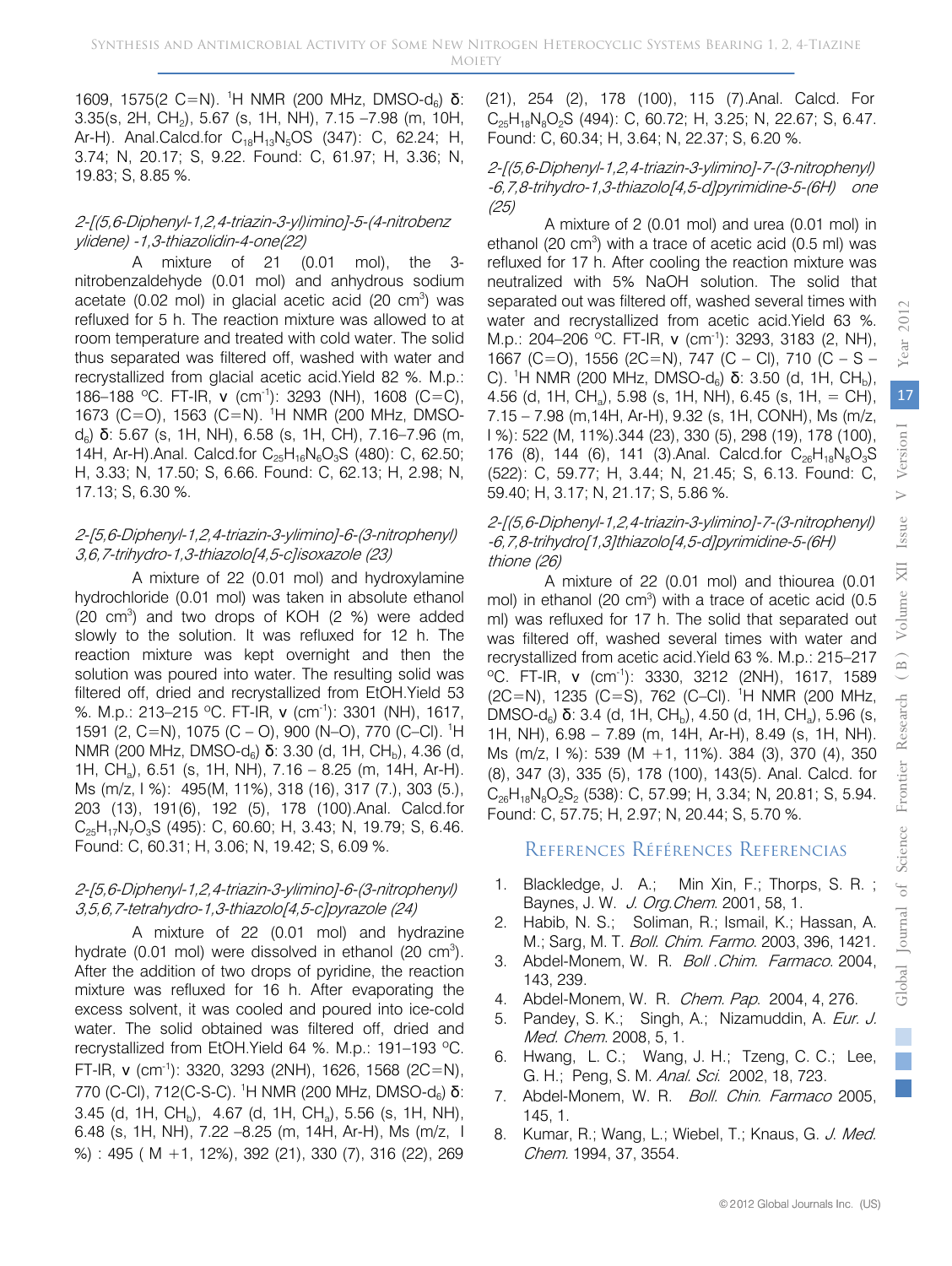- 9. Morsy, J. M.; Abdel–Monem, W. R. Boll. Chim. Farmaco .2001, 140, 83.
- 10. Rastogi, N.; Sethi, R.; Shukla, S. *Indian J.* Heterocycl. Chem. 2006, 16, 13.
- 11. El. Asary, E. S. H.; Rashed, M.; Taha, E.; Ramadan, E. Adv. Heterocycl. Chem .1994, 59, 39.
- 12. Baraldi, P. G.; Pavani, M. G.; Nunez, M.; Brigidi, P.; Vitali, B.; Gambari, R.; Romagnoli, R. Bioorg. Med. Chem. 2002, 10, 449.
- 13. Nasr, M. N.; Gineinah, M. M. Arch. Pharm. 2002, 335, 289.
- 14. Kumar, A.; Sinha, S. M.; Chauhan, S. Bioorg. Med. Chem. Lett. 2002, 12, 667.
- 15. Sondhi, S. M.; Johar, M.; Rajvanshi, S.; Dastidar, S. G.; Shukla, R.; Raghubir, R.; Lown, J. W. Aust. J. Chem. 2001, 54, 69.
- 16. Gangjee, A.; Yidwans, A.; Elzein, E.; Queener, S. F.; LKisliuk, R . J. Med. Chem . 2001, 44, 1993.
- 17. Kumar, N.; Singh, G.; Yadav, A. K. Heteroatom Chem. 2001, 12, 852.
- 18. Griffon, J.; Montgomery, J. A.; Secrist, J. A. Nucleotides, 2001, 20, 649.
- 19. Shishoo, C. J.; Shirsath, V. S.; Rathod, I. S.; Patil M. J.; Bhargava, S. S. Arzneimittellforschung 2001, 51, 221.
- 20. Yasuda, N.; Iwagami, H.; Sasaki, Y. J. Antibiot. (Tokyo) 1983, 36, 36.
- 21. Musatov, D. M.; Kurilov, D. V.; Rakishev, A. K. Ukrainica Bioorganica Acta 2008, 1, 61.
- 22. Roy, W.; Santel, H. J.; Schmidt, R. R. (Bayer, A. G.): Ger offen, DE 3, 510, 785 (C). (o7 D253 100), 25 sep. 1986, Appl. 25 Mar 1985; C.A.106, 33129j1987.
- 23. Danoun, S.; Baziard-Mouysset, G.; Stigliani, J.; Payard, M.; Sekti, M.; Tomas, V.; A. Heterocycl. Commun. 1998, 4, 45.
- 24. Suzuki, M.; Dwasaki, H.; Fujkawa, X.; Sakashita, M.; Kitahara M.; Sakoda, R. Bioorg. Med. Chem. Lett. 2001, 11, 1285.
- 25. Abedel-Rahman, R. M.; Morsy, J. M.; Allimony, H. A.; Abdel-Monem, W. R. Boll. Chin. Farmaco 1999, 138, 176.
- 26. Taylor, E. C.; Patel, H.; Kumar, H. Tetrahedron 1992, 48, 8089.
- 27. Tomardino, J. G.; Otterness, I. G. J. Med. Chem. 1997, 20, 830.
- 28. Holla, B. S.; Akberali, P. M.; Shivananda, M. K. Boll. Chin. Farmaco 2000, 55, 256.
- 29. Bansal, E.; Srivastava, V. K.; Kumar, A. Eur. J. Med.Chem. 2001, 36, 81.
- 30. Manna, F.; Chimeni, F.; Fioravanti, R.; Bolasco, A.; Seecci, D.; Chimenti, P.; Ferlini, C.; Scambia, G. Bioorg. Med. Chem. Lett. 2005, 15, 4632.
- 31. Ahn, J. H.; Kim, H. M.; Jung, S. H.; Kang, S. K.; Kim, K. R.; Rhee, S. D.; Yang, S. D.; Cheon, H. G.;

Kim, S. S. Bioorg. Med. Chem. Lett. 2004, 14, 4461.

- 32. Prasad, Y. R.; Rao, A. L.; Prasoona, L.; Murali K.; Kumar, P. R. Bioorg. Med. Chem. Lett. 2005, 15, 5030.
- 33. Kumar, A.; Tyagi, M.; V. K. Shrivastava, V. K. *Indian* J. Chem. Sect. B 2003, 42, 2142.
- 34. Wolfe, J. F.; Rathman, T. L.; Sleevi, M.; Campell, J. A.; Greenwood, T. D.; J. Med. Chem.1990, 33, 161.
- 35. Hori, M.; Iemura, H.; Hara, A.; Ozaki, T.; Sukamoto, H.; ohtaka, H. Chem. Pharm. Bull. 1990, 38, 1286.
- 36. Le Count, D. J.; Taylor, P. J. Tetrahedron Ion 1975, 31, 433.
- 37. Hunt, J. T.; Mitt, T.; Borzilleri, R.; Brown, J. G.; Fink, B.; Bhide, R. J. Med. Chem. 2004, 47, 4054.
- 38. Gould, J. C.; Bowie, J. M.; Edinb, J. J. Med. Chem. 1952, 5a , 198.
- 39. Singh, A.; Latita, R.; Dhakarey, R.; Saxena, G. J .Indian Chem. Soc. 1996, 73, 339.

#### Graphical Abstract

A series of some new 1,2,4-triazines aryl derivatives containing isoxazoles, pyrimidines, pyrazoles and imidazoles moieties was synthesized and screened for their antimicrobial activity against bacterial and fungal strain. The results suggest that some of these compound to be potent antimicrobial agents.

18

Year 2012